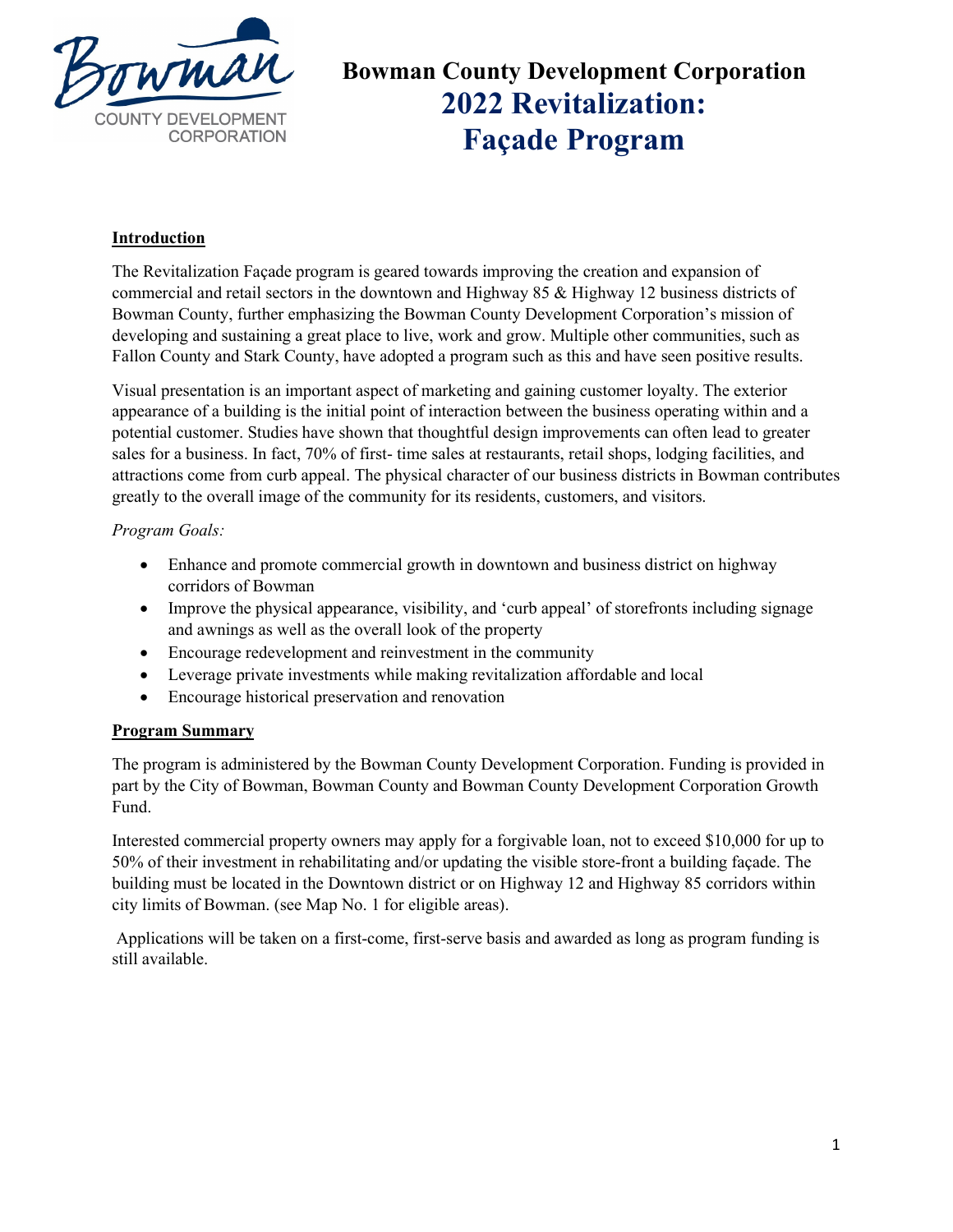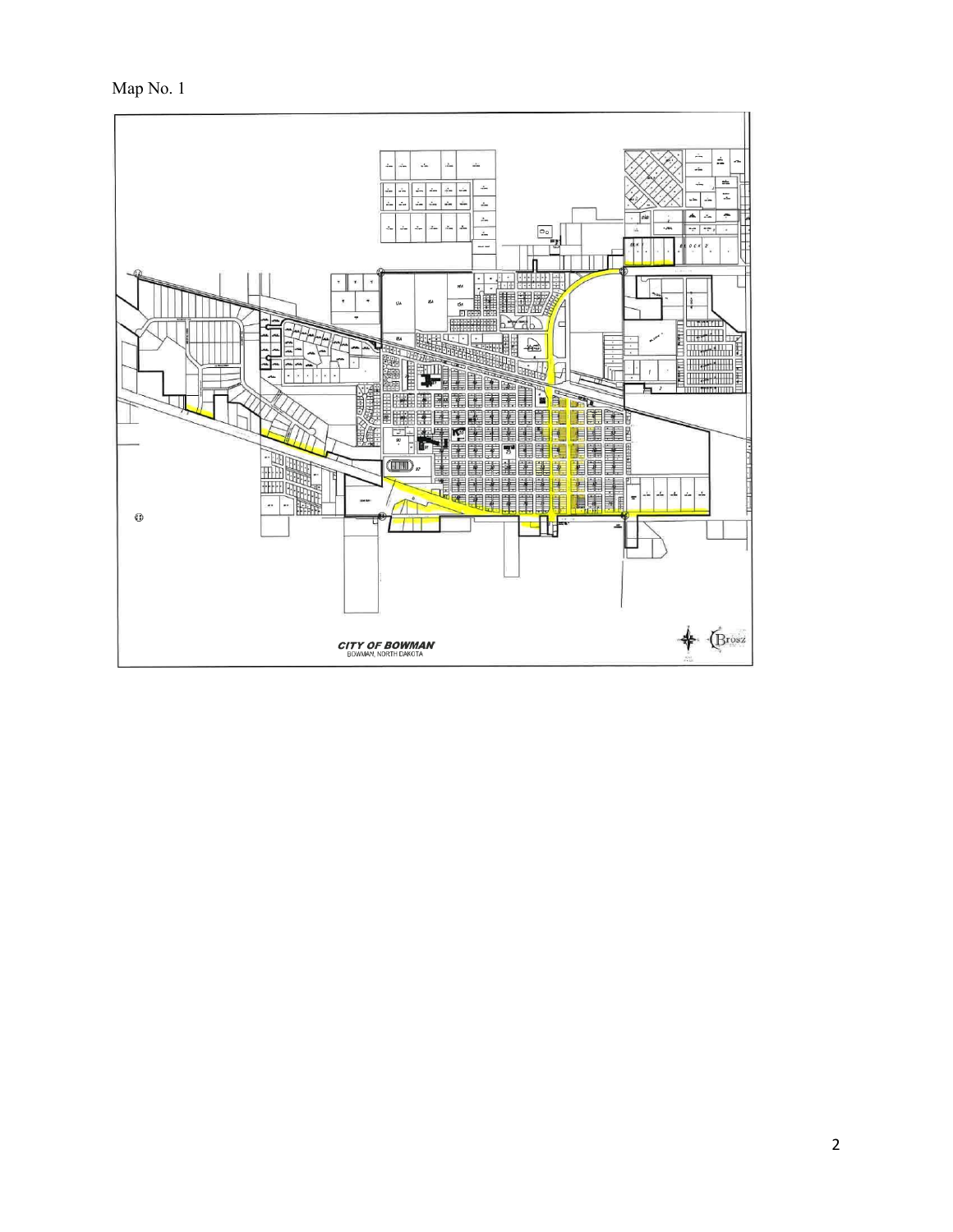#### **Application and Approval Process**

- 1. Submit completed application to the Bowman County Development Corporation Office for preliminary review to assure that all necessary information is provided, the applicant is eligible, and the proposed project meets minimum requirements.
- 2. BCDC Board of Directors meets the first Monday of the month. The applicant will be notified of either approval, denial, or if further information is requested.
- 3. Applicants will be accepted or denied funds based on meeting eligibility requirements and on a first-come, first-serve basis.
- 4. If the application is approved by the BCDC Board of Directors, the BCDC will contact the applicant to explain the approved terms and sign a Development Revitalization Agreement.
- 5. If the application is denied, BCDC will contact the applicant stating the reasons for denial and offer to meet with the applicant to identify alternative funding sources.

#### *Eligible Applicants:*

- Property must be in good standing and free of outstanding code violations with current taxes and assessments paid.
- Property must be zoned and operated for commercial purposes.
- Applicants must prove how their project directly addresses one or more of the program goals.
- Applicants shall not be disqualified based on age, race, religion, color, handicap, sex, physical condition, development disability, sexual orientation or national origin.
- Properties exempt from general property taxes through non-discretionary means are not eligible unless operating a retail business. For example, a church operating in a downtown storefront is not eligible.
- The revitalization program is for commercial and/or mixed-use commercial/ retail for-profit properties.
- Any building owner or store proprietor/tenant with lease authority or authorization from the owner may apply for funding. Tenants must have a minimum of two years remaining on their lease. Subject building must be in a commercially-zoned area.
- Business must currently and in foreseeable future be in operation.

#### *Eligible Activities: (that are necessary and provide significant updates to Façade)*

- Design or architectural services for the building's façade
- Rehabilitation or compatible reconstruction of storefront
- Removing non-historic elements from building facades
- Awnings and canopies
- Removal of metal siding and exterior slip covers (surfaces)
- Lighting
- Exterior cleaning, painting and/or paint removal.
- Masonry repair and repainting
- Removal/replacement of inappropriate or incompatible exterior finishes or materials
- Recessing/reconfiguring entrances
- Door/window replacement or repair including automatic doors as part of larger improvement.
- Signs (new, repairs, replacements, removal) not to exceed 20% of the project.
- Landscaping
- Other enhancements to facilities providing significant economic benefit may be considered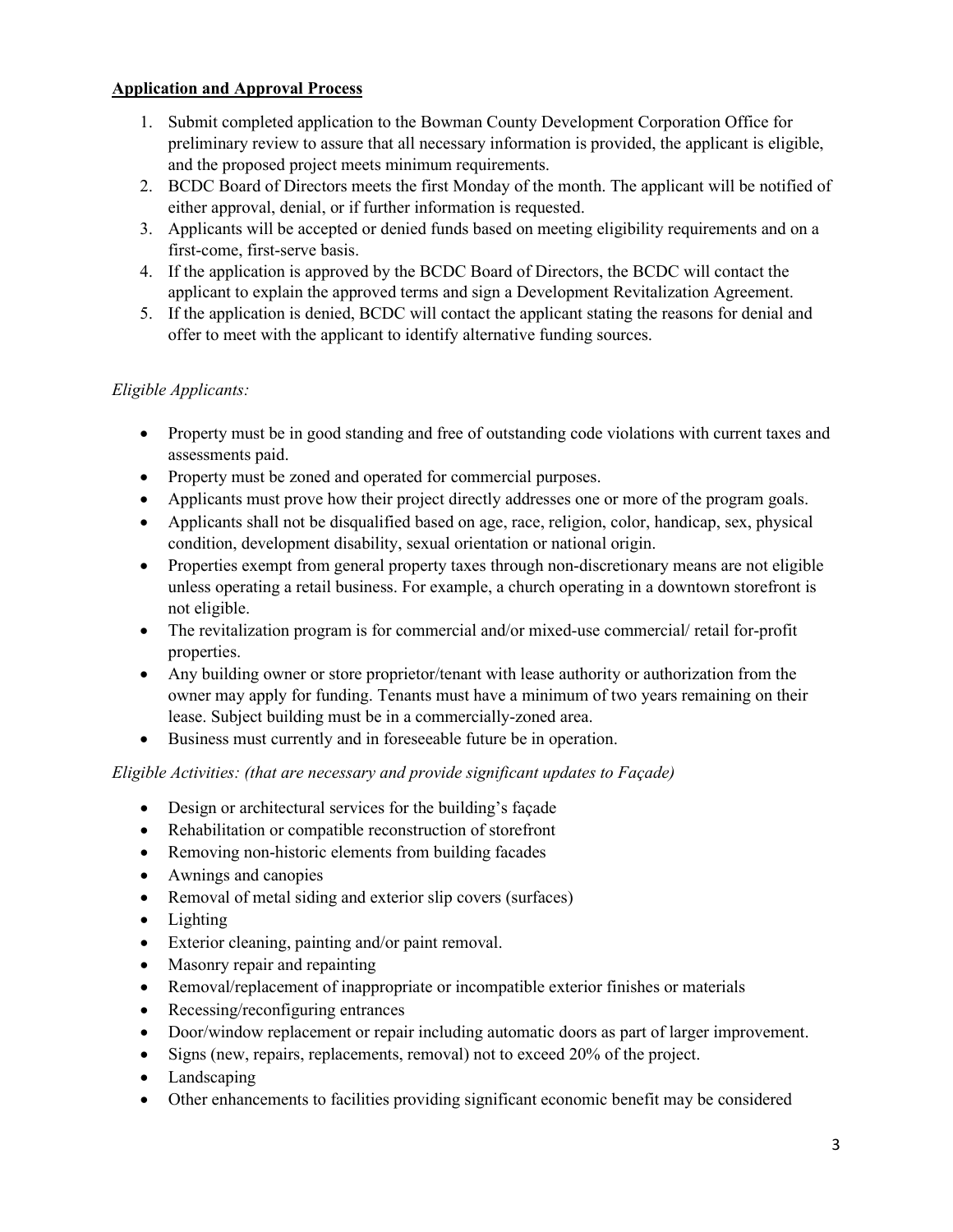#### *Ineligible Activities:*

- Hard surfacing or resurfacing of off-street parking areas
- Sidewalk replacement or repair
- Non-visible roof replacement or repair
- Improvements made prior to Downtown Revitalization funds approval
- Refinancing of existing debt
- Inventory and equipment
- Sweat equity (payments for applicant's own labor), although building materials/supplies are eligible for funding if the applicant does not use an outside contractor.
- General business operations expenses (payroll, taxes, utilities, maintenance, etc.)
- General maintenance (windows, doors, etc.) that are not part of the larger proposed project.

Note: Bids or official estimates from licensed commercial contractors or other providers of needed services and materials are required. Applicants seeking to perform work themselves must 1) be a licensed contractor that performs work for others and 2) must obtain quotes from two other licensed contractors or prove fair value for labor.

#### **Project Administration Upon Approval**

- 1. Development Revitalization Program funds are subject to availability of said funds but shall not exceed \$10,000 or 50% of their investment.
- 2. Applicants will be awarded funds based on a first-come, first serve basis if all application requirements are met.
- 3. In order to be eligible for reimbursement, contracts for work in the agreed upon scope of the project must not be signed, nor may the building permit be obtained before approval is attained. Advance design, architecture, and engineering services may be obtained, and these fees are among the eligible costs.
- 4. The project applicant will be notified, and the applicant will sign a Development Revitalization Agreement once the BCDC has approved a project.
- 5. Funds will be paid in a lump sum at the completion of approved project as a reimbursement of costs incurred
	- a. The applicant will be responsible for all applicable bills and invoices associated with the project. Reimbursement will be based on a request from the applicant that must include a summary of expenditures with copies of invoices and proof of payment for completed work.
- 6. Any changes to the project must be submitted in writing to and approved by the BCDC prior to the change
- 7. Inspection will be done by representatives of the BCDC upon completion to verify requirements were met.
- 8. Permits, w9, program expenditures, etc. will not be included in eligible funding.
- 9. Projects must begin 6 months after agreement is signed and be completed within 12 months of the start date. A written summary and explanation of delays must be submitted prior to the 12 month deadline for review by the BCDC Board.
- 10. Business must continue operation for a minimum of three years following completion of the project. A promissory loan will be administered with one-third of awarded amount being forgiven each year.
- 11. Properties that have previously received Revitalization funds are not eligible for additional funding
- 12. BCDC reserves the right to cancel a Revitalization Program agreement in the event of failure to comply with this agreement.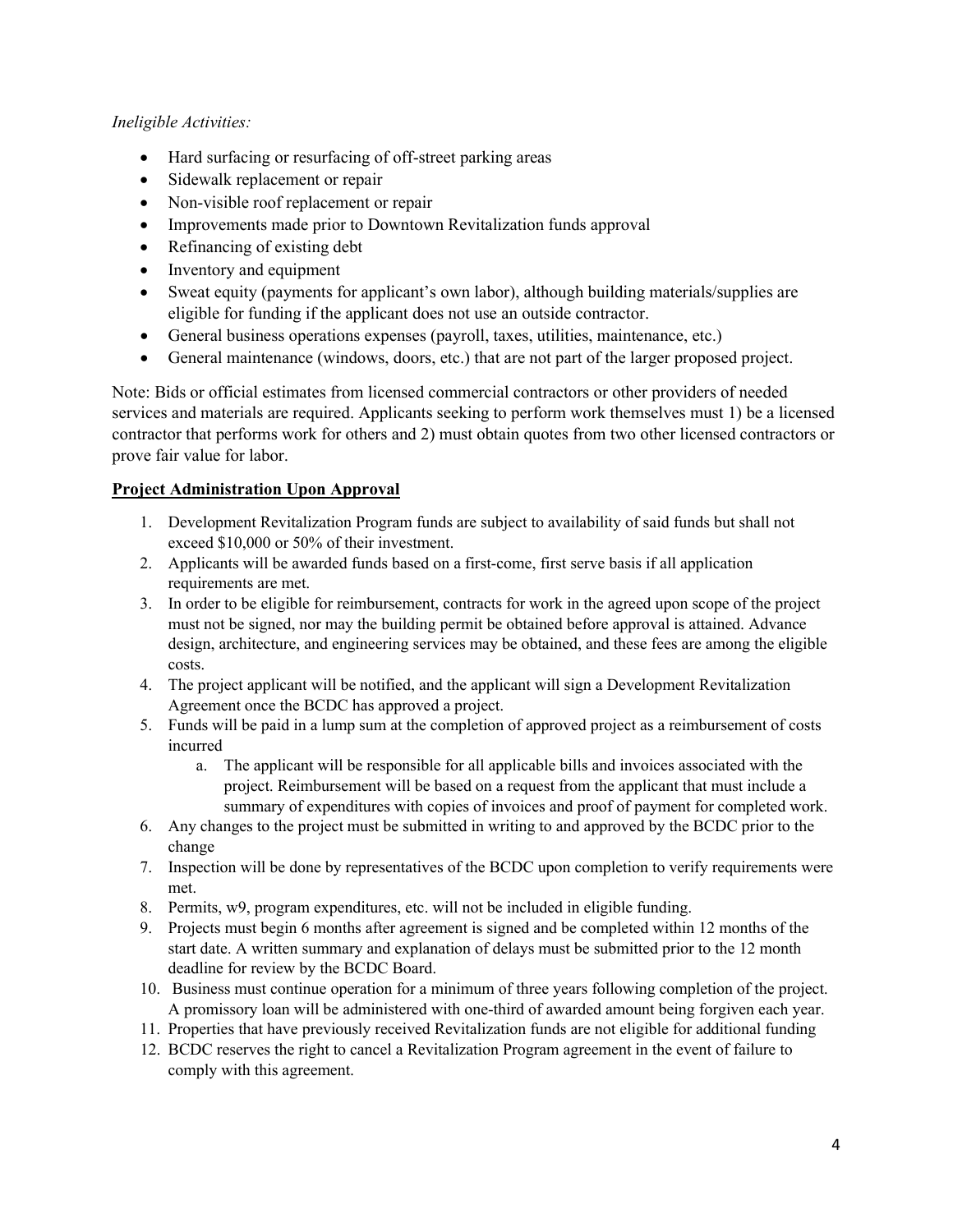

### **13. REVILATIZATION: Façade Grant Application**

#### **Primary Contact Information for this Application**

| Applicant Name:<br>(name of person/entity to receive grant)                                  |  |
|----------------------------------------------------------------------------------------------|--|
| Property Owner:                                                                              |  |
| Property Address:                                                                            |  |
| (if applicable)                                                                              |  |
| <b>Description of Property</b>                                                               |  |
| Current tenant(s): $\Box$ Commercial                                                         |  |
| $\Box$ Mixed-use (Ex. Apartment building)<br># occupied: ____________ # vacant: ____________ |  |
|                                                                                              |  |
|                                                                                              |  |
|                                                                                              |  |
|                                                                                              |  |
|                                                                                              |  |
| Total Cost of Façade renovation: \$ Grant Amount Requested \$                                |  |
| Is the façade renovation part of a larger project?                                           |  |
| $\Box$ No, the façade is the only work I am doing<br>$\Box$ Yes                              |  |
| If yes, please describe comprehensive project:                                               |  |
|                                                                                              |  |
|                                                                                              |  |

\_\_\_\_\_\_\_\_\_\_\_\_\_\_\_\_\_\_\_\_\_\_\_\_\_\_\_\_\_\_\_\_\_\_\_\_\_\_\_\_\_\_\_\_\_\_\_\_\_\_\_\_\_\_\_\_\_\_\_\_\_\_\_\_\_\_\_\_\_\_\_\_\_\_\_\_\_\_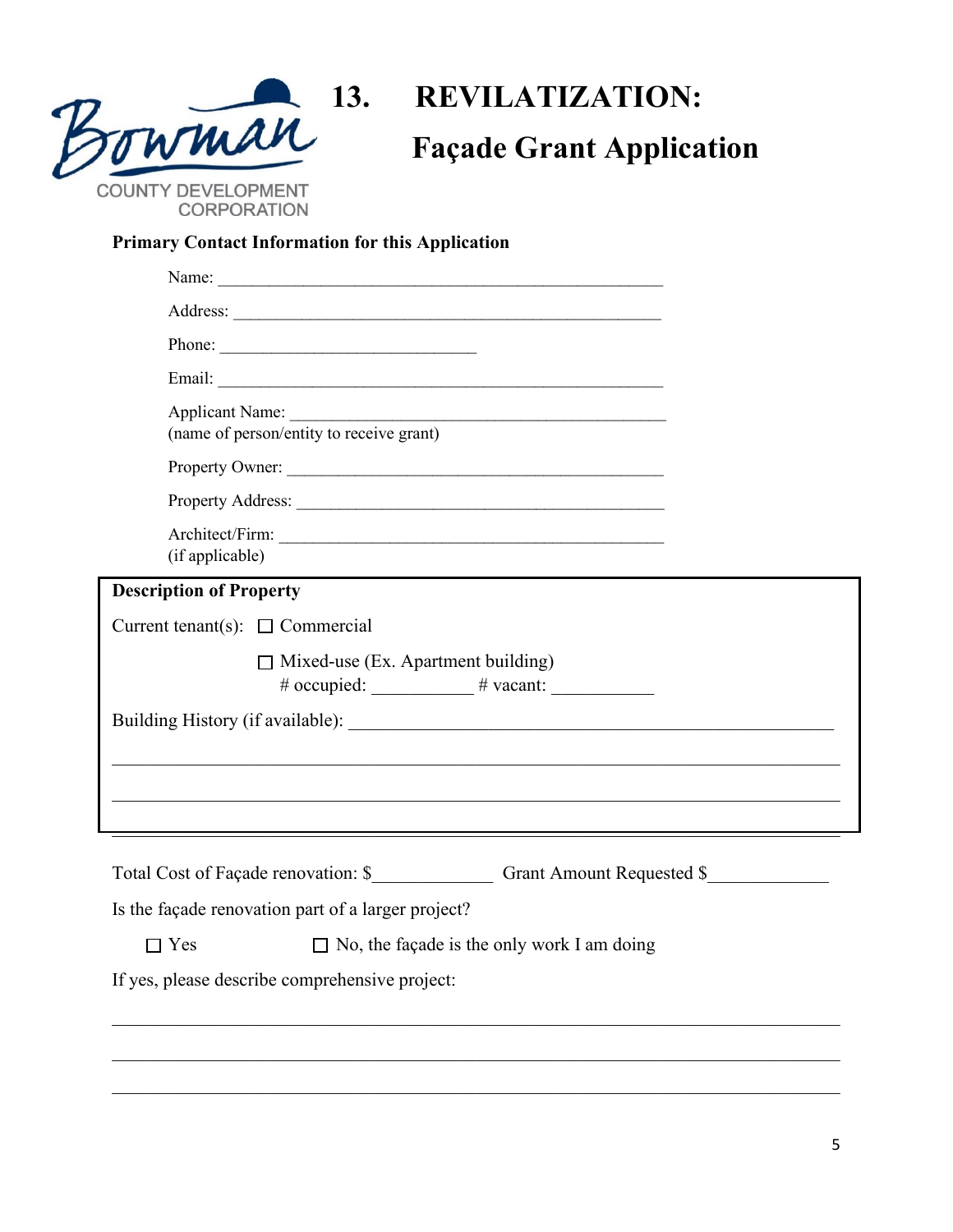**Summary of Existing Condition of Façade:** (Please attach pictures – *Attachment 1*)

**Summary or Proposed Scope of Work:** (materials, color schemes, etc.) \* Must follow proposed scope of work.

Please attach drawings the include pre- and post- rehab detail, indicating specifically what will be modified and how – *Attachment 2.*

Bids or official estimates from licensed commercial contractors or other providers of needed services and materials are required. - *Attachment 3*

**Historical Character** – How will proposed project affect historic character? (if applicable)

**How will your project complement redevelopment efforts? (Please explain in detail)**

For more information call the Bowman County Development Office at 701-523-5880.

| Signature of Applicant:       | Date: |
|-------------------------------|-------|
| Signature of Property Owner:  | Date: |
| (if different than applicant) |       |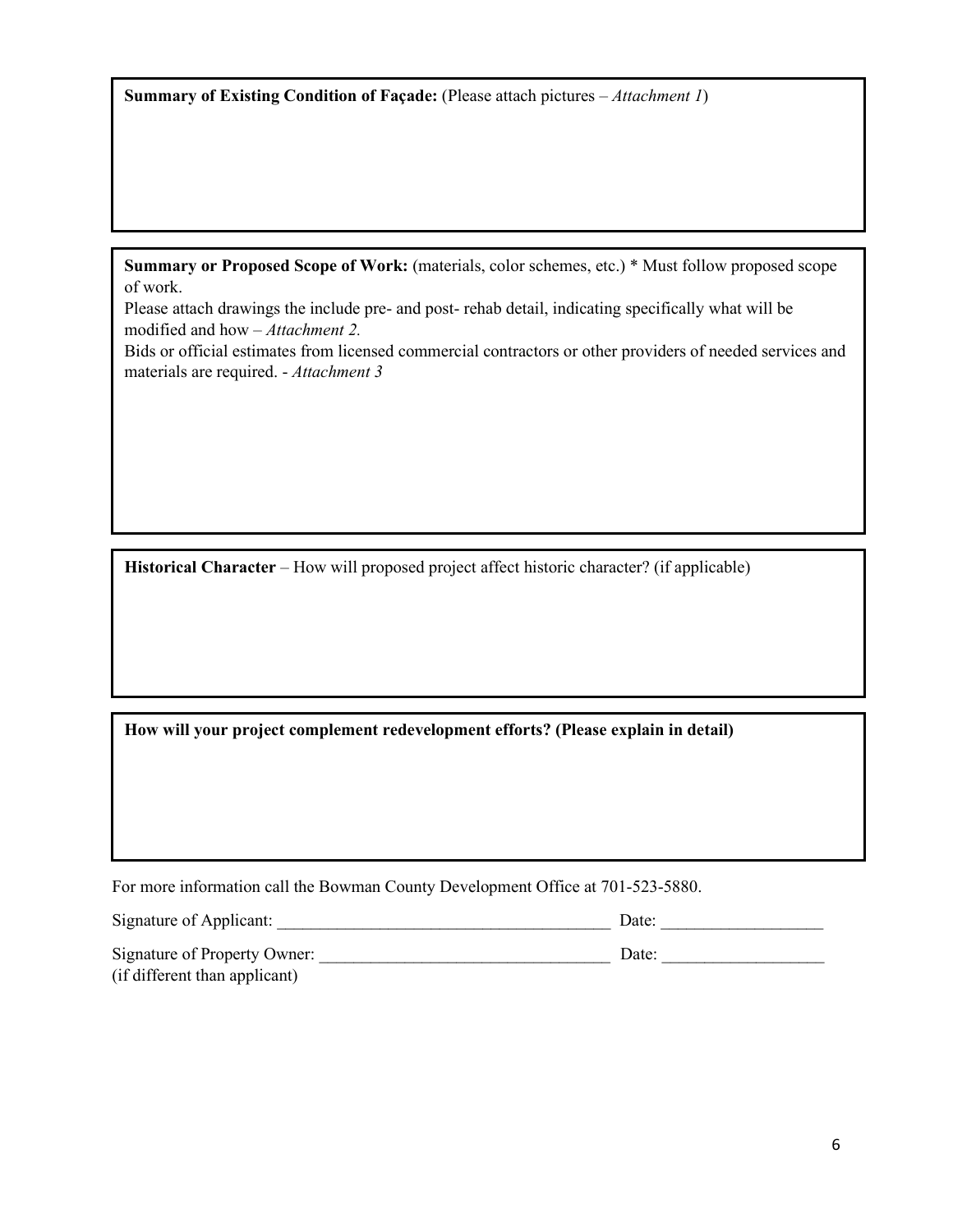

 **REVITALIZATION: Facade Grant Application**

# ATTACHMENT 1: **PHOTOS**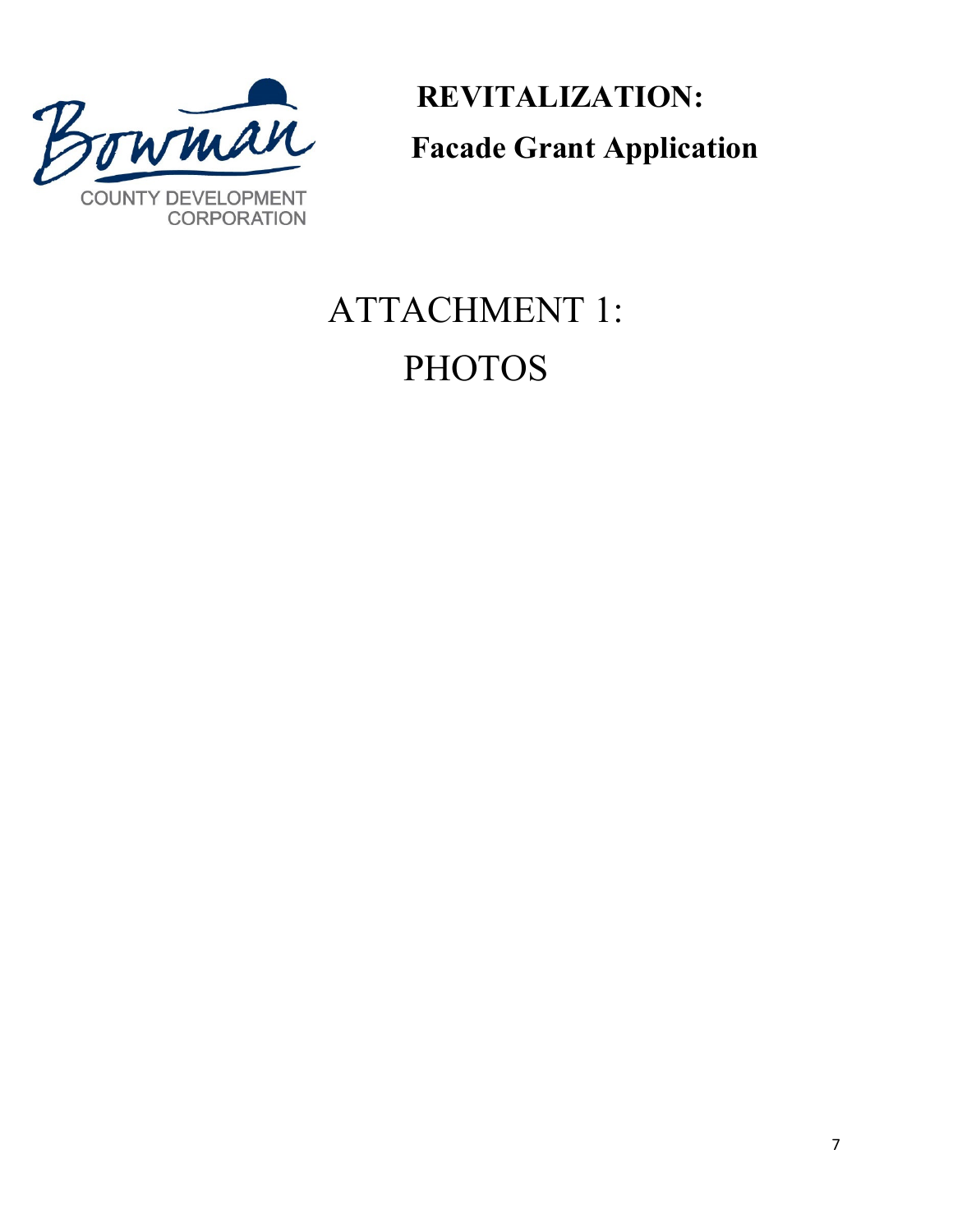

**REVITALIZATION: Facade Grant Application**

## ATTACHMENT 2: PRE- AND POST DRAWINGS

(Building elevations as improved, site and/or landscaping plans)